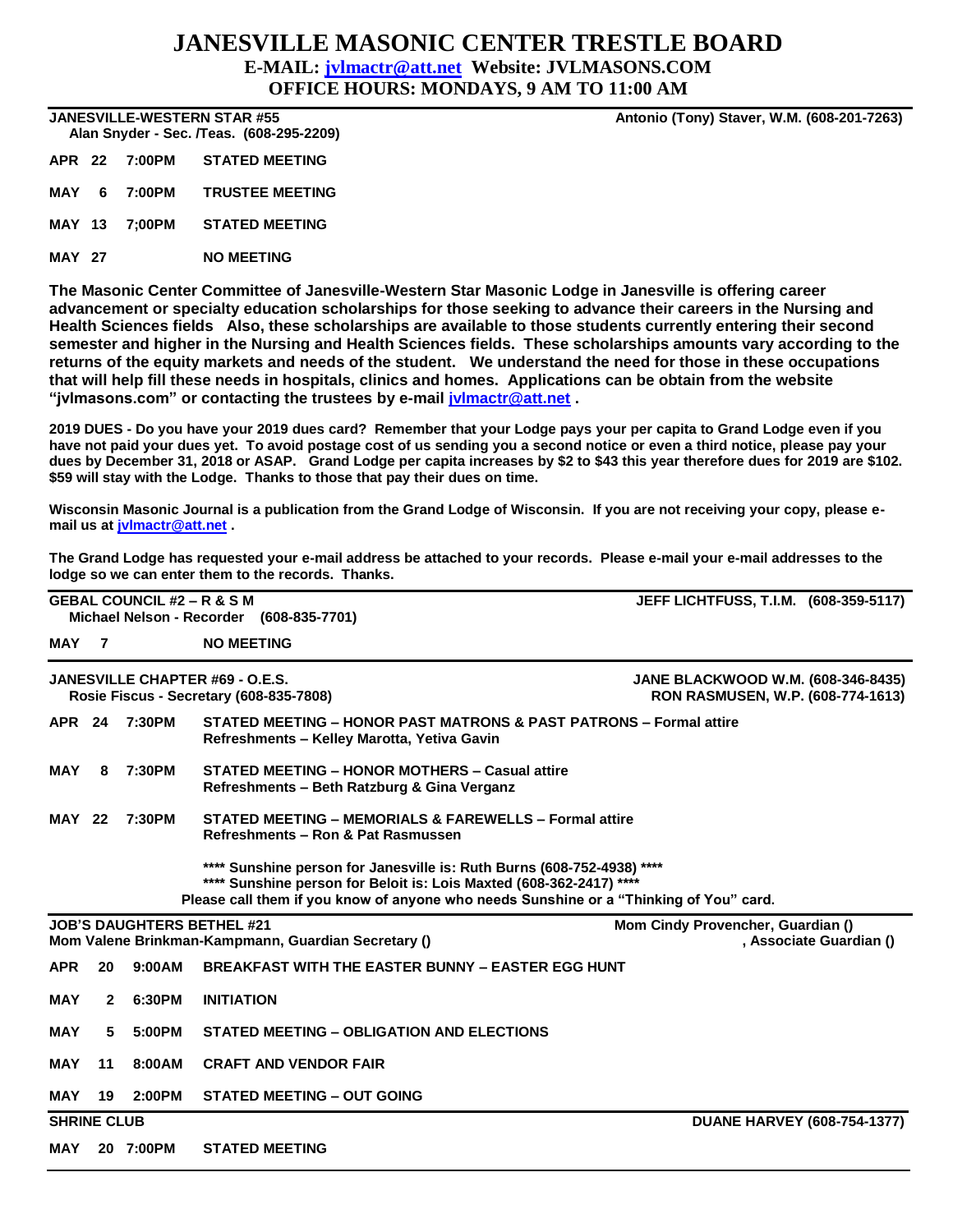

## **JANESVILLE'S TRESTLE-BOARD DESIGNS**

**E-mail: [jvlmactr@ATT.NET](mailto:jvlmactr@ATT.NET) Website: jvlmasons.com**



## *MAY 2019*

| <b>SUNDAY</b>                                                                       | <b>MONDAY</b>                                                                                      | <b>TUESDAY</b>                                                                                      | <b>WEDNESDAY</b>                                              | <b>THURSDAY</b>                                                                                     | <b>FRIDAY</b> | <b>SATURDAY</b>                                                  |
|-------------------------------------------------------------------------------------|----------------------------------------------------------------------------------------------------|-----------------------------------------------------------------------------------------------------|---------------------------------------------------------------|-----------------------------------------------------------------------------------------------------|---------------|------------------------------------------------------------------|
|                                                                                     |                                                                                                    |                                                                                                     | 1                                                             | $\overline{2}$<br><b>JOB'S</b><br><b>DAUGHTERS</b><br>6:30PM<br><b>INITIATION</b><br><b>MEETING</b> | 3             | 4<br>(JWS 55<br><b>PRACTICE 9 AM)</b><br>&<br><b>BREAKFAST</b>   |
| -5<br><b>JOB'S</b><br><b>DAUGHTERS</b><br>5:00PM<br><b>STATED</b><br><b>MEETING</b> | 6<br><b>JANESVILLE-</b><br><b>WESTERN STAR</b><br><b>TRUSTEES</b><br>7:00PM<br><b>MEETING</b>      | $\overline{7}$<br><b>GEBEL</b><br><b>COUNCIL #2</b><br><b>NO</b><br><b>STATED</b><br><b>MEETING</b> | 8<br>O.E.S. #69<br>7:00PM<br><b>STATED</b><br><b>MEETING</b>  | 9                                                                                                   | 10            | 11<br>(JWS 55<br><b>PRACTICE 9 AM)</b><br>&<br><b>BREAKFAST</b>  |
| 12                                                                                  | 13<br><b>JANESVILLE-</b><br><b>WESTERN STAR</b><br>#55<br>7:00PM<br><b>MEETING</b>                 | 14                                                                                                  | 15                                                            | 16                                                                                                  | 17            | 18<br><b>JWS 55</b><br><b>PRACTICE 9 AM)</b><br><b>BREAKFAST</b> |
| 19<br><b>JOB'S</b><br><b>DAUGHTERS</b><br>2:00PM<br><b>STATED</b><br><b>MEETING</b> | 20<br><b>BLOOD DRIVE</b><br>9:30AM-2:30PM<br><b>ZOR SHRINE</b><br><b>CLUB</b><br>7:00PM            | 21                                                                                                  | 22<br>O.E.S. #69<br>7:00PM<br><b>STATED</b><br><b>MEETING</b> | 23                                                                                                  | 24            | 25<br>(JWS 55<br><b>PRACTICE 9 AM)</b><br>&<br><b>BREAKFAST</b>  |
| 26                                                                                  | 27<br><b>MEMORIAL DAY</b><br><b>JANESVILLE-</b><br><b>WESTERN STAR</b><br>#55<br><b>NO MEETING</b> | 28                                                                                                  | 29                                                            | 30                                                                                                  | 31            |                                                                  |

**Mondays: - have coffee and conversation at 9:00 AM to whenever. Everyone is welcome. Maybe we could get enough to have some card games or a game of pool going. Also, workday around building, cleaning and sprucing up things. All are welcome to come.**

**AMERICAN RED CROSS BLOOD DRIVE: The Trustees are providing our building to the American Red Cross as a courtesy to the community and the American Red Cross. The American Red Cross will be holding a monthly Blood Drive every third Monday of the month from 9:30 am to 2:30 pm. Please help support them. Walk-ins are welcome but appointments are best. Appointments can be made through the jvlmasons.com website and clicking on the Red Cross icon or by going to redcross.org.** 

**The next Blood Drives will be MAY 20 and JUNE 17. Help! Help! Help is needed from all orders to just be in the building if a special need may arise. One to two hours each Blood Drive to supplement other the other lodge members that are helping. PLEASE SUPPORT YOUR LODGE AND THE MASONIC CENTER.**

**Job's Daughters is collecting aluminum pull tabs from beverage and food cans. The tabs will go to the McDonalds house for special programs for those that use the facility during their stays at Shriner's Hospitals and other hospitals in the area.**